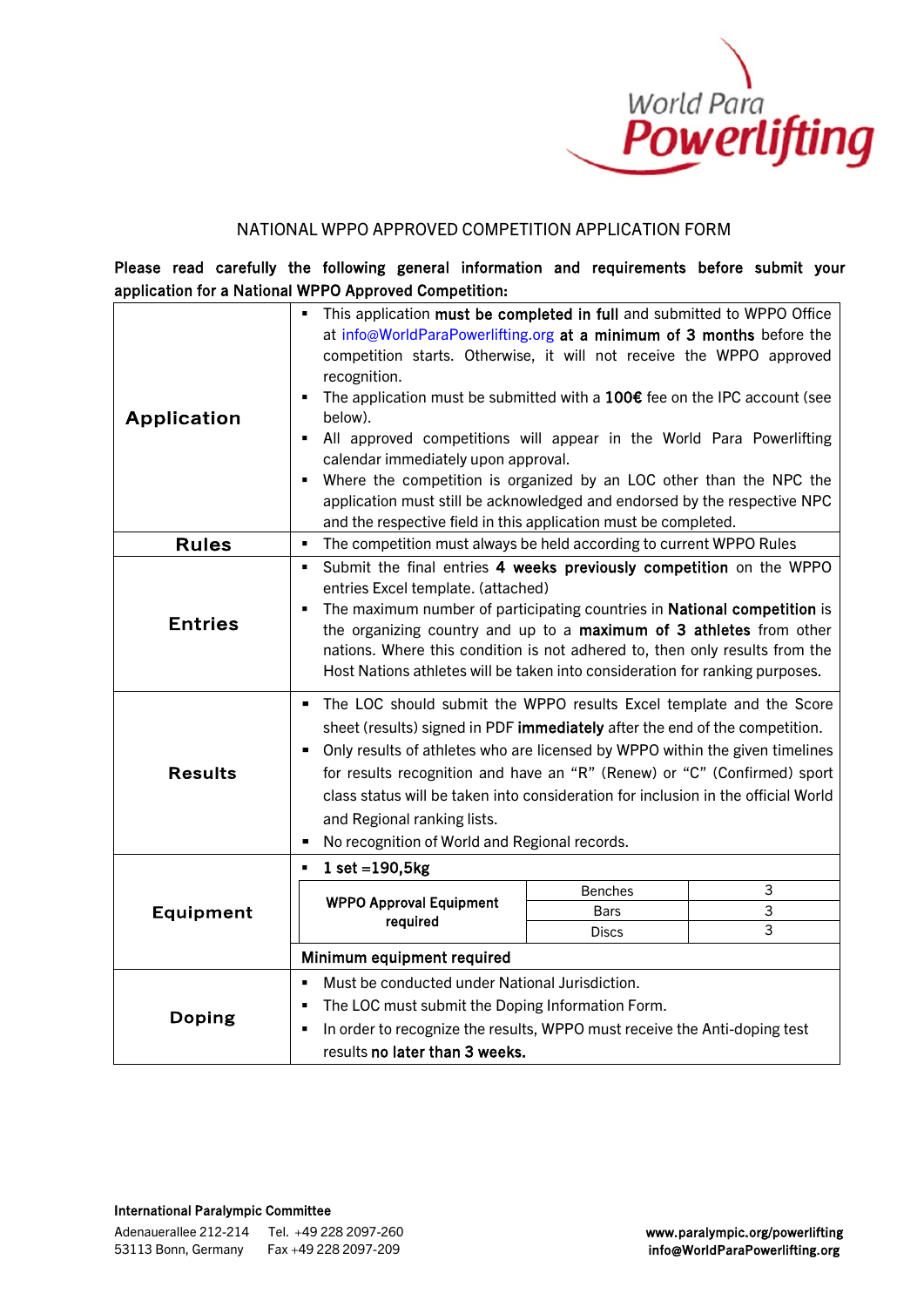

# WPPO NATIONAL COMPETITION DETAILS

L

1. Please provide a statement outlining the principal motivation for which the applicant organisation in seeking to host a National Competition

2. Please detail the scope and level of experience that the applicant organization has in organising national sport events and in particular sport for athletes with a disability.

3. Please list a few points why you choose this City.

# INTERNATIONAL TRAINING COURSES

| Does the LOC wish to host a WPPO Classification Training Course?                                                                                            |
|-------------------------------------------------------------------------------------------------------------------------------------------------------------|
| Yes<br>No.                                                                                                                                                  |
| If yes, the details will be discussed with WPPO. All Educators are appointed by WPPO (All associated costs/relevant<br>fees are to be paid by the LOC).     |
|                                                                                                                                                             |
| Does the LOC wish host a WPPO Referees Course?                                                                                                              |
| Yes<br>No.                                                                                                                                                  |
| If yes, the details will be discussed with WPPO. All Educators are appointed by WPPO. (All associated costs/relevant<br>fees are to be covered by the LOC). |

| Adenauerallee 212-214 | Tel.  +49 228 2097-260 |
|-----------------------|------------------------|
| 53113 Bonn, Germany   | Fax +49 228 2097-209   |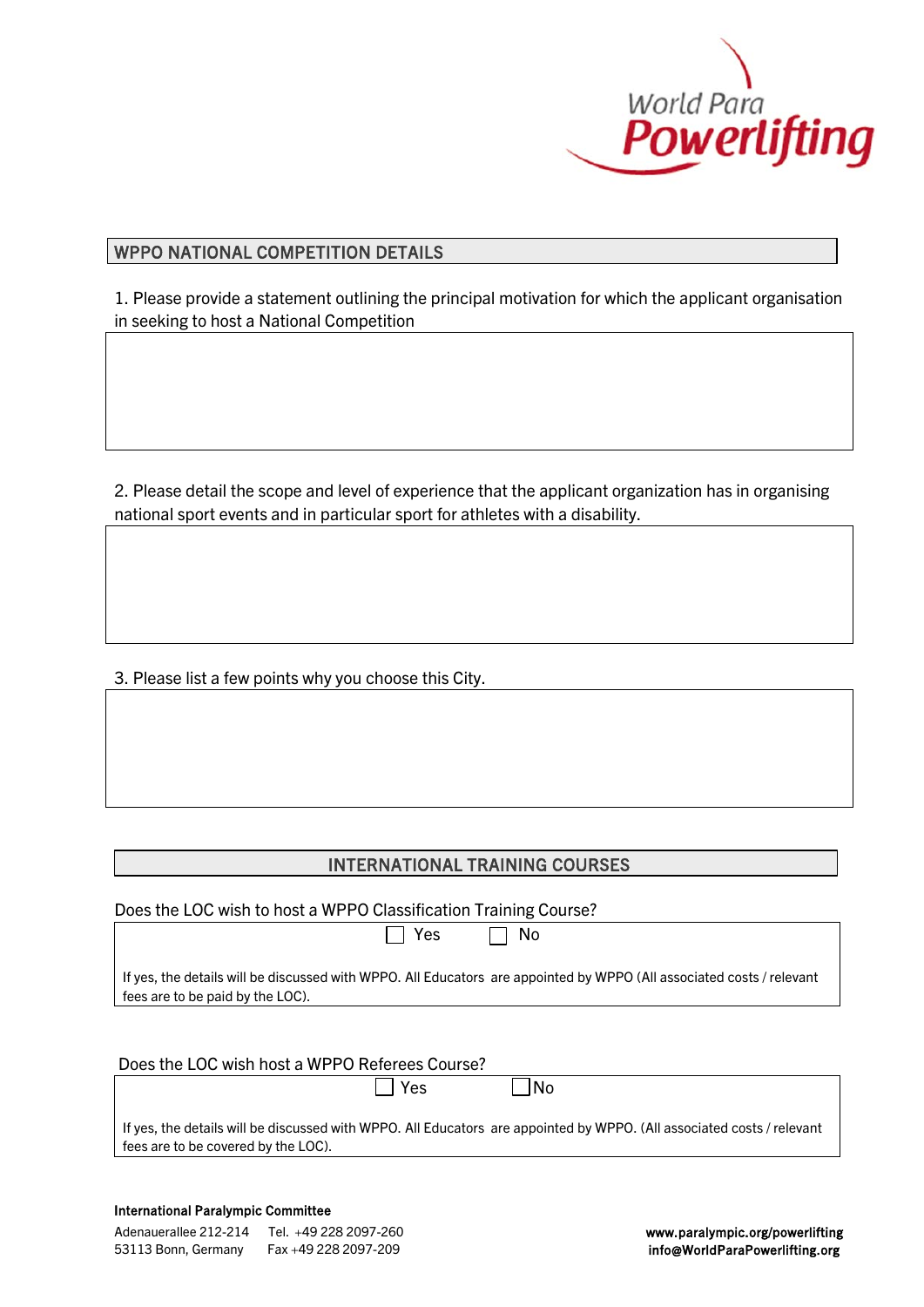

## Does the LOC wish host a WPPO Coaching Course?

No North Daniel Daniel Daniel Daniel Daniel Daniel Daniel Daniel Daniel Daniel D

If yes, the details will be discussed with WPPO. All Educator are appointed by WPPO. (All associated costs / relevant fees are to be covered by the LOC).

Does the LOC wish host a WPPO International Classification?

| $\Box$ Yes |  | $\Box$ No |
|------------|--|-----------|
|------------|--|-----------|

If yes, the details will be discussed with WPPO. All Classifiers are appointed by WPPO. (All associated costs / relevant fees are to be covered by the LOC).

#### ı INFORMATION RELATED TO COMPETITION MANAGEMENT

| <b>Competition Location</b><br>(Town & Country): |                                        |
|--------------------------------------------------|----------------------------------------|
| <b>Competition Dates:</b>                        | Starts:<br>$\Omega$<br>$\circ$ Finish: |
| <b>Classification Dates:</b>                     |                                        |
| <b>Closing Dates of Final Entries:</b>           |                                        |
| <b>Competition Organizer (LOC):</b>              |                                        |
| Contact person name & position:                  |                                        |
| Email:                                           |                                        |
| Phone number:                                    |                                        |
| <b>Address:</b>                                  |                                        |

|                                      | Men:<br><b>All Categories</b>                           | Limited |
|--------------------------------------|---------------------------------------------------------|---------|
| Weight categories offered:           | Women:<br>$\Box$ All Categories<br>(please attach list) | Limited |
| <b>Estimated number of athletes:</b> | Male:<br>/Female:                                       | /Total: |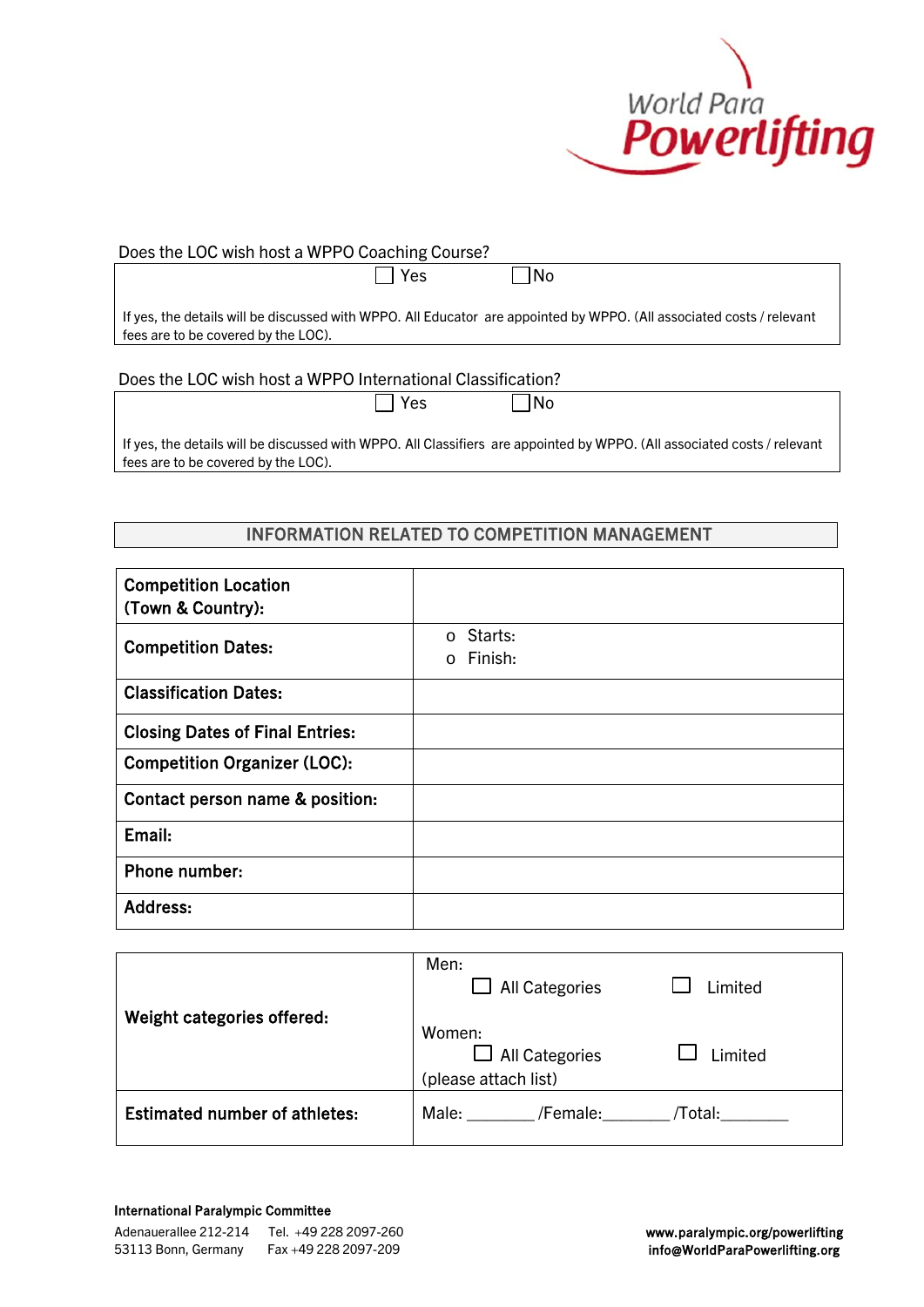

| <b>Sport Equipment to provide:</b><br>(only WPPO<br>approved/recommended supplier<br>according to current rules) | Equipment<br><b>Benches</b><br><b>Bars</b><br>Complete sets of weight | Quantity | <b>Brand</b> |
|------------------------------------------------------------------------------------------------------------------|-----------------------------------------------------------------------|----------|--------------|
| Does the LOC have WPPO Certified<br>Referees?                                                                    | Yes<br>Non<br>If yes, attach list and status of the Referees          |          |              |
| Minimum Number of WPPO (ITOs)<br>need it                                                                         | $1 CS + 5 W$ PPO National referees                                    |          |              |
| <b>Minimum Number of Classification</b><br><b>Panels</b>                                                         | 1 panel = 2 International Classifiers                                 |          |              |
| Will the LOC comply with the most<br>current rules of IPC Powerlifting?                                          |                                                                       |          |              |

\*The dates and venue mentioned above can be changed

# OFFICIAL VERIFICATION

| For the Local Organizing<br>Committee (LOC):                                                                                    | Hereby very that the aforementioned information is accurate and |
|---------------------------------------------------------------------------------------------------------------------------------|-----------------------------------------------------------------|
|                                                                                                                                 | truthful.                                                       |
|                                                                                                                                 | Signature:                                                      |
|                                                                                                                                 | Position:                                                       |
|                                                                                                                                 | Date:                                                           |
| <b>NPC Endorsement</b><br>(if<br>organized by different group /<br>organisation OC the NPC must<br>indicate support and stamp): | (NPC representative name)                                       |
|                                                                                                                                 | Hereby very that the course application submitted by (LOC       |
|                                                                                                                                 | (NPC)                                                           |
|                                                                                                                                 | Signature:                                                      |
|                                                                                                                                 | Title:<br><b>NPC Stamp</b>                                      |
|                                                                                                                                 | Date:                                                           |